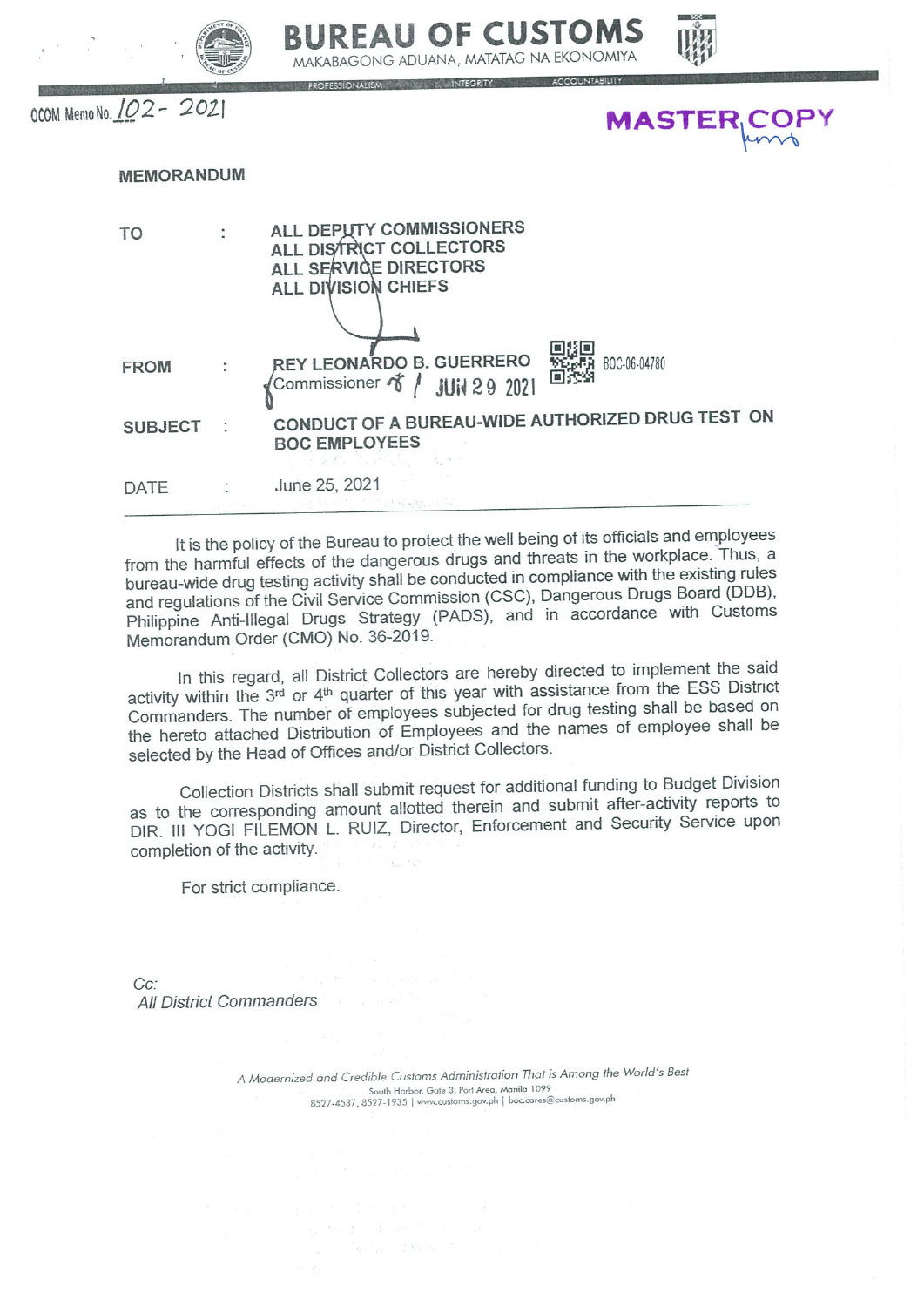

 $\frac{t}{t}$ 



 $\mathbb{Q}_p^{\mathbb{Z}}$ **BUREAU OF CUSTOMS**<br>MAKABAGONG ADUANA, MATATAG NA EKONOMIYA

|                | PROPOSED DISTRIBUTION OF EMPLOYEES SUBJECT FOR DRUG TESTING              |                                                    |                                                 |                                             |                                            |                                  | <b>BUDGETARY</b><br><b>REQUIREMENTS</b> |
|----------------|--------------------------------------------------------------------------|----------------------------------------------------|-------------------------------------------------|---------------------------------------------|--------------------------------------------|----------------------------------|-----------------------------------------|
|                | OFFICES AND PORTS                                                        | <b>RANDOM</b><br><b>REGULAR</b><br><b>EMPLOYEE</b> | <b>MANDATORY</b><br>EG <sub></sub><br>PERSONNEL | <b>MANDATORY</b><br>IG.<br><b>PERSONNEL</b> | <b>MANDATORY</b><br><b>SG</b><br>PERSONNEL | <b>TOTAL</b>                     | 300/EMPLOYEE                            |
| $\mathbf{1}$   | <b>OFFICE OF THE COMMISSIONER</b>                                        | 2                                                  |                                                 |                                             | $\mathbf{1}$                               | 3                                |                                         |
| 2              | INTERNAL ADMINISTRATION GROUP                                            | 2                                                  |                                                 |                                             | 1                                          | 3                                |                                         |
| 3              | <b>BUDGET DIVISON</b><br>MANAGEMENT INFORMATION SYSTEMS AND              | 2                                                  |                                                 |                                             |                                            | $\overline{2}$                   |                                         |
|                | TECHNOLOGY GROUP                                                         | $\overline{\mathbf{c}}$                            |                                                 |                                             |                                            | $\overline{2}$                   |                                         |
|                | 4 REVENUE COLLECTION MONITORING GROUP                                    | $\overline{2}$                                     |                                                 |                                             |                                            | $\overline{2}$                   |                                         |
| 5              | ASSESSMENT AND OPERATIONS COORDINATING                                   | $\overline{2}$                                     |                                                 |                                             |                                            | $\overline{2}$                   |                                         |
|                | <b>GROUP</b>                                                             |                                                    |                                                 |                                             |                                            |                                  |                                         |
| $\overline{7}$ | 6 POST CLEARANCE AUDIT GROUP<br><b>INTELLIGENCE GROUP</b>                | $\overline{2}$                                     |                                                 |                                             |                                            | $\overline{2}$                   |                                         |
|                | OFFICE OF THE DEPUTY COMMISSIONER                                        |                                                    |                                                 | $\overline{c}$                              | $\mathbf{1}$                               | $\mathbf{1}$<br>$\overline{2}$   |                                         |
|                | ADMINSTRATIVE AND SUPPORT UNIT                                           |                                                    |                                                 | $\overline{c}$                              |                                            | $\overline{c}$                   |                                         |
|                | PRODUCTION SECTION                                                       |                                                    |                                                 | $\overline{c}$                              |                                            | $\overline{c}$                   |                                         |
|                | ALERT ORDER CLEARING HOUSE DESK                                          |                                                    |                                                 | 1                                           |                                            | 1                                |                                         |
|                | CONTAINER CONTROL UNIT                                                   |                                                    |                                                 | $\overline{1}$                              |                                            | 1                                |                                         |
|                | ACCOUNT MANAGEMENT OFFICE<br>RISK MANAGEMENT OFFICE                      |                                                    |                                                 | $\overline{2}$<br>$\overline{2}$            |                                            | $\overline{2}$<br>$\overline{c}$ |                                         |
|                | <b>XRAY INSPECTION PROJECT</b>                                           |                                                    |                                                 | 20                                          |                                            | 20                               |                                         |
|                | OFFICE OF THE DIRECTOR, CIIS                                             |                                                    |                                                 | $\overline{c}$                              |                                            | $\overline{\mathbf{c}}$          |                                         |
|                | INTELLIGENCE DIVISION                                                    |                                                    |                                                 | $\overline{2}$                              |                                            | $\overline{c}$                   |                                         |
|                | OPERATIONS SECTION                                                       |                                                    |                                                 | $\overline{2}$                              |                                            | $\overline{c}$                   | $162$ X 300 =                           |
|                | <b>INVESTIGATION DIVISION</b><br>INTERNAL INQUIRY DIVISION               |                                                    |                                                 | $\overline{2}$                              |                                            | $\overline{c}$                   | 48,600.00                               |
|                | INTELLECTUAL PROPERTY RIGHTS DIVISION                                    |                                                    |                                                 | $\overline{2}$<br>2                         |                                            | $\overline{2}$                   |                                         |
|                | 8 ENFORCEMENT GROUP                                                      |                                                    |                                                 |                                             | 1                                          | 2<br>1                           |                                         |
|                | OFFICE OF THE DEPUTY COMMISSIONER                                        |                                                    | $\overline{c}$                                  |                                             |                                            | $\overline{c}$                   |                                         |
|                | OFFICE OF THE DIRECTOR                                                   |                                                    | $\overline{\mathbf{c}}$                         |                                             |                                            | $\overline{2}$                   |                                         |
|                | <b>CUSTOMS POLICE DIVISION</b>                                           |                                                    | $\overline{c}$                                  |                                             |                                            | $\overline{\mathbf{c}}$          |                                         |
|                | WATER PATROL DIVISION                                                    |                                                    | $\overline{c}$                                  |                                             |                                            | $\overline{2}$                   |                                         |
|                | RADIO COMMUNICATIONS DIVISION<br>CUSTOMS ANTI-ILLEGAL DRUGS TASK FORCE   |                                                    | $\overline{c}$                                  |                                             |                                            | $\overline{2}$<br>27             |                                         |
|                | ENVIRONMENTAL PROTECTION COMPLIANCE                                      |                                                    | 27                                              |                                             |                                            |                                  |                                         |
|                | <b>DIVISION</b>                                                          |                                                    | $\overline{2}$                                  |                                             |                                            | $\overline{2}$                   |                                         |
|                | ESS MOTOR VEHICLE MONITORING AND                                         |                                                    | $\overline{c}$                                  |                                             |                                            | $\overline{2}$                   |                                         |
|                | CLEARANCE OFFICE                                                         |                                                    |                                                 |                                             |                                            |                                  |                                         |
|                | FIREARMS AND EXPLOSIVES OFFICE                                           | $\overline{c}$<br>$\overline{c}$                   |                                                 | $\overline{2}$                              |                                            |                                  |                                         |
|                | OPERATIONS AND INTELLIGENCE OFFICE<br>PERSONNEL'S OFFICE                 |                                                    | $\overline{\mathbf{c}}$                         |                                             |                                            | $\overline{2}$<br>$\overline{2}$ |                                         |
| $\Omega$       | <b>PORT OF MANILA</b>                                                    | 2                                                  |                                                 |                                             | 38                                         | 40                               |                                         |
|                | ESS DISTRICT OFFICE POM                                                  |                                                    | 9                                               |                                             |                                            | $\mathsf g$                      |                                         |
|                | CIIS FIELD STATION- PORT OF MANILA                                       |                                                    |                                                 | $\overline{c}$                              |                                            | $\overline{c}$                   |                                         |
|                | CIIS FIELD STATION-HCPTI                                                 |                                                    |                                                 | $\overline{c}$                              |                                            | $\overline{2}$                   |                                         |
|                | 10 MICP                                                                  | $\overline{\mathbf{c}}$                            |                                                 |                                             | 23                                         | 25                               |                                         |
|                | ESS DISTRICT OFFICE MICP<br>CIIS FIELD STATION-MICP                      |                                                    | 10                                              | $\overline{c}$                              |                                            | 10<br>$\overline{2}$             | $41 X 300 =$<br>12,300.00               |
|                | CIIS FIELD STATION-NORTH HARBOUR                                         | $\overline{2}$                                     |                                                 | $\overline{\mathbf{c}}$                     |                                            | 4                                |                                         |
|                | 11 NAIA                                                                  | $\overline{c}$                                     |                                                 |                                             | 20                                         | 22                               |                                         |
|                | ESS DISTRICT OFFICE NAIA                                                 |                                                    | 10                                              |                                             |                                            | 10                               | $34 X 300 =$<br>10,200.00               |
|                | CIIS FIELD STATION-NAIA                                                  |                                                    |                                                 | $\overline{c}$                              |                                            | $\sqrt{2}$                       |                                         |
|                | 12 PORT OF SAN FERNANDO                                                  | $\overline{\mathbf{c}}$                            |                                                 |                                             | 1                                          | 3                                |                                         |
|                | <b>ESS DISTRICT OFFICE SFLU</b><br>CIIS FIELD STATION-PORT OF SFLU       |                                                    | $\overline{c}$                                  | $\overline{c}$                              |                                            | $\overline{\mathbf{c}}$          | $8 X 300 =$<br>2,400.00                 |
|                | EPSA BAGUIO, PORT OF SFLU                                                | 1                                                  |                                                 |                                             |                                            | $\overline{c}$<br>1              |                                         |
|                | 13 PORT OF BATANGAS                                                      | 2                                                  |                                                 |                                             | 8                                          | 10                               |                                         |
|                | <b>ESS DISTRICT OFFICE BATANGAS</b>                                      |                                                    | $\overline{2}$                                  |                                             |                                            | $\overline{c}$                   | $15 X 300 =$                            |
|                | CIIS FIELD STATION-PORT OF BATANGAS                                      |                                                    |                                                 | $\overline{c}$                              |                                            | $\overline{c}$                   | 4,500.00                                |
|                | SUB-PORT OF PUERTO PRINCESA                                              | 1                                                  |                                                 |                                             |                                            | 1                                |                                         |
|                | 14 PORT OF LEGASPI                                                       | 2                                                  |                                                 |                                             | $\overline{2}$                             | 4                                | $7 X 300 =$                             |
|                | <b>ESS DISTRICT OFFICE LEGASPI</b><br>CIIS FIELD STATION-PORT OF LEGASPI |                                                    | $\overline{\mathbf{c}}$                         | $\mathbf{1}$                                |                                            | $\overline{c}$<br>1              | 2,100.00                                |
|                | 15 PORT OF ILOILO                                                        | $\overline{c}$                                     |                                                 |                                             | 3                                          | 5                                |                                         |
|                | <b>ESS DISTRICT OFFICE ILOILO</b>                                        |                                                    | $\overline{2}$                                  |                                             |                                            | $\overline{2}$                   | $9 X 300 =$                             |
|                | CIIS FIELD STATION- PORT OF ILOILO                                       |                                                    |                                                 | $\overline{2}$                              |                                            | $\overline{c}$                   | 2,700.00                                |
|                | 16 PORT OF CEBU                                                          | $\overline{c}$                                     |                                                 |                                             | $\mathsf{G}$                               | 11                               | 15 X 300=                               |
|                | <b>ESS DISTRICT OFFICE CEBU</b>                                          |                                                    | $\overline{c}$                                  |                                             |                                            | $\overline{c}$                   | 4,500.00                                |
|                | CIIS FIELD STATION-PORT OF CEBU                                          |                                                    |                                                 | $\overline{2}$                              |                                            | $\overline{c}$                   |                                         |
|                | 17 PORT OF TACLOBAN<br>ESS DISTRICT OFFICE TACLOBAN                      | $\overline{2}$                                     | $\overline{c}$                                  |                                             | $\overline{2}$                             | 4<br>$\overline{c}$              | $6 \times 300 =$                        |
|                | 18 PORT OF SURIGAO                                                       | $\overline{c}$                                     |                                                 |                                             | 3                                          | 5                                | 1,800.00                                |
|                | ESS DISTRICT OFFICE SURIGAO                                              |                                                    | $\overline{2}$                                  |                                             |                                            | $\overline{2}$                   | $8 X 300 =$                             |
|                | CIIS FIELD STATION- PORT OF SURIGAO                                      |                                                    |                                                 | $\mathbf{1}$                                |                                            | $\mathbf{1}$                     | 2,400.00                                |
|                | 19 PORT OF CAGAYAN DE ORO                                                | $\overline{c}$                                     |                                                 |                                             | 10                                         | 12                               | $16 \times 300 =$                       |
|                | ESS DISTRICT OFFICE CDO                                                  |                                                    | $\mathbf{2}$                                    |                                             |                                            | 2                                | 4,800.00                                |
|                | CIIS FIELD STATION-PORT OF CDO                                           |                                                    |                                                 | $\overline{2}$                              |                                            | 2                                |                                         |
|                | 20   PORT OF ZAMBOANGA<br>ESS DISTRICT OFFICE ZAMBOANGA                  | $\overline{2}$                                     | $\overline{\mathbf{c}}$                         |                                             | 4                                          | 6<br>$\overline{\mathbf{c}}$     | $11 X 300 =$                            |
|                | CIIS FIELD STATION-PORT OF ZAMBOANGA                                     |                                                    |                                                 | 2                                           |                                            | $\overline{c}$                   | 3,300.00                                |
|                | SUB-PORTS OF BASILAN AND TAWI-TAWI                                       | 1                                                  |                                                 |                                             |                                            | $\mathbf{1}$                     |                                         |
|                |                                                                          |                                                    |                                                 |                                             |                                            |                                  |                                         |